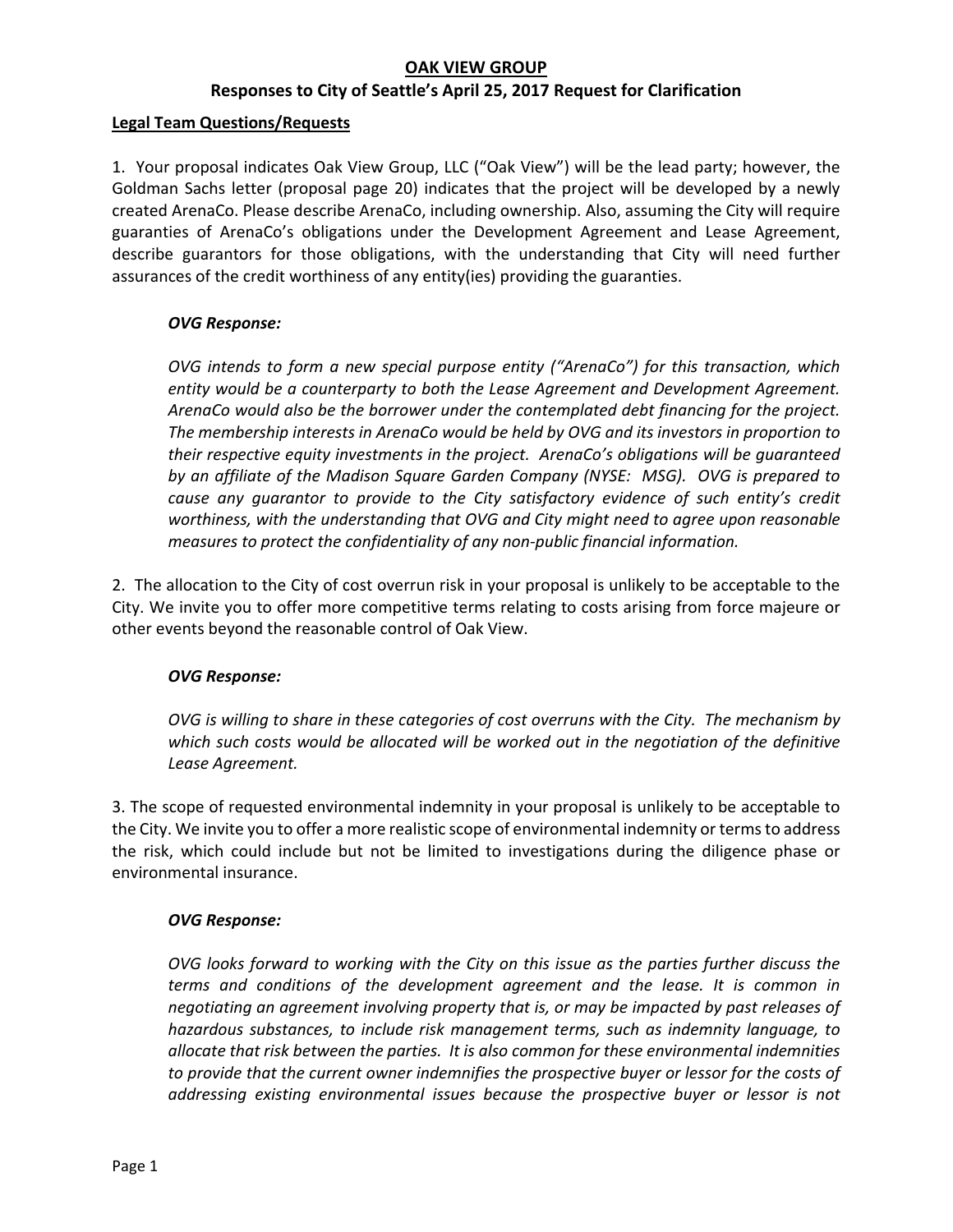*responsible for the releases that led to any existing contamination (or possibility of contamination) at the property. And, it is common for the indemnity to flow the other way post‐purchase or lease—the new owner or lessor indemnifies the previous owner or in the case of a lease, continuing owner, for any releases or environmental issues that occur post‐ purchase or lease. OVG's environmental indemnity language is consistent with this common practice. OVG appreciates the City's suggestion of environmental insurance as a possible risk management tool. Unfortunately, the current environmental insurance products available on the market are expensive, full of caveats, carve‐outs, disclaimers, and deductibles. Unless the City has an existing policy that can extend to protect OVG, OVG does not view such products as helpful risk management tools for it or the City. OVG's goal is to work with the City to ensure that existing and future environmental risk is allocated fairly between the parties based on common terms. OVG stands ready to review and consider any specific changes, edits, or suggestions to the environmental indemnity language proposed at page 31 of OVG's proposal.* 

4. Will the long‐term debt be secured by Oak View's leasehold only, or are you requesting a mortgage on the City's fee title?

## *OVG Response:*

*OVG's mortgage will only encumber OVG's leasehold interest in the property, and will not encumber the fee interest owned by the City.* 

5. Please describe the legal structure by which Oak View will convert historic tax credits into \$50M of capital funds, the anticipated timing of the funds, and alternative funding plan if less than \$50M are obtained.

# *OVG Response:*

*OVG is still evaluating the mechanics and timing of different transaction structures that would allow OVG to realize the net present value of the historic tax credits, including bringing in a tax credit investor into the ownership structure or obtaining bridge financing secured by the tax credit benefits. OVG is committed to fund this component of the project budget from equity if the tax credit benefits are not obtained.* 

6. Please describe the specific sources of the "City Tax Reinvestment of NASC Revenues" in addition to the legal structure by which the revenues will be converted into \$40M of capital funds.

#### *OVG Response:*

*This will be addressed in our response to questions 16 and 17 in the "Finance" section to be provided.* 

7. Please describe the legal mechanism by which City tax revenue streams will be captured and then applied against Base Rent and funded into a City Arena Fund.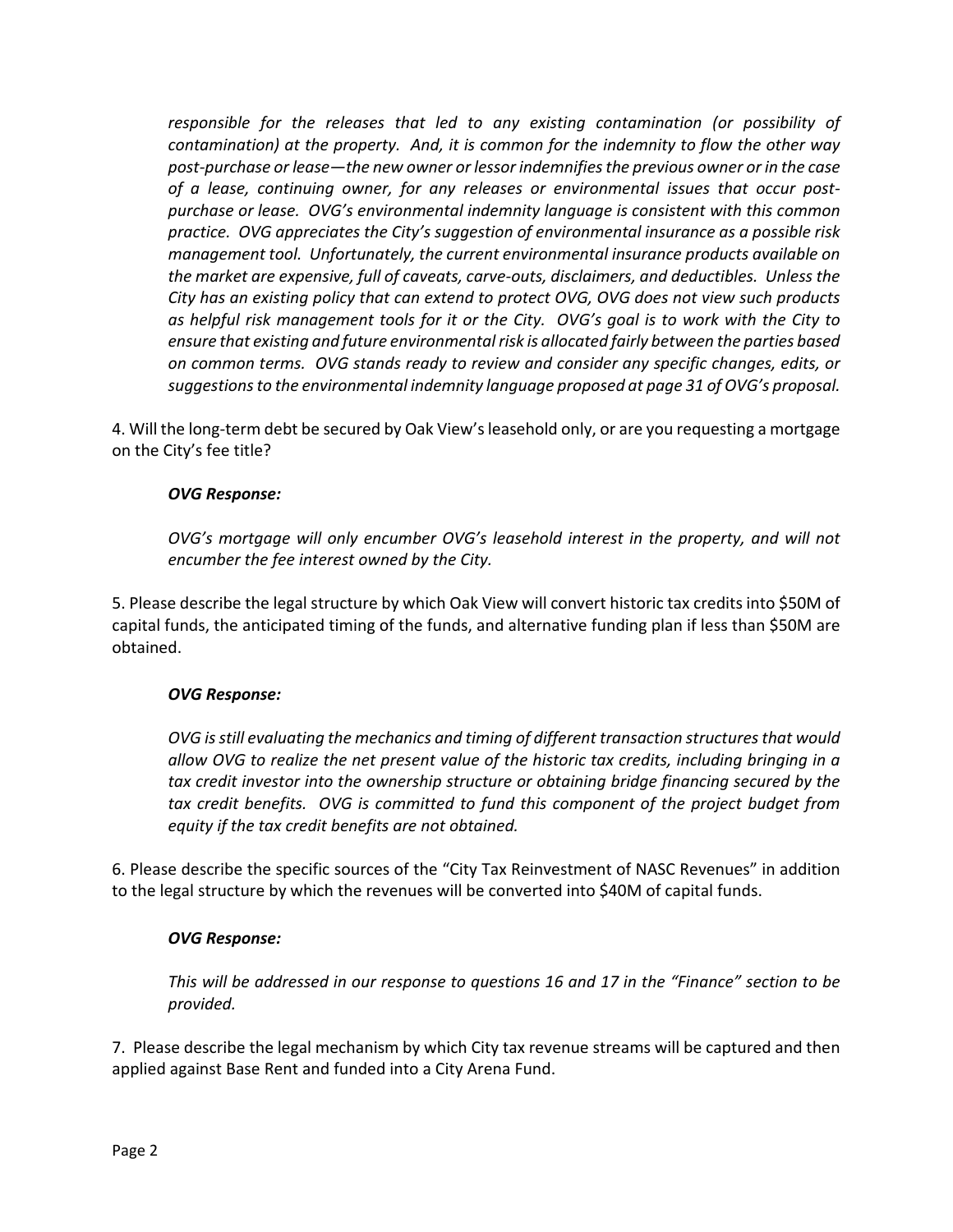### *OVG Response:*

*The processes for identifying the applicable revenue streams, the baseline revenue threshold (i.e., existing parking taxes), the rent credit approach, and the separation of revenues received for use in the maintenance and/or operation of the Property are better determined in a conversation about existing City structures, policies, practices and protocols. For example, some revenue streams are easily determined by the City upon the City's collection of the remitted taxes (e.g., the admissions tax or parking tax). Other revenue streams, e.g., sales tax or leasehold excise tax, may require a different approach given the way those funds are collected, distributed to various agencies, and remitted to the City. Timing of disbursements should also be structured in a manner that is most consistent with other City budgeting, appropriations, and reporting schedules.* 

8. The financial terms of lease renewals in your proposal are unlikely to be acceptable to the City. We invite you to offer more competitive terms relating to base rent, incentive rent, reserve fund deposits and Development Financing Incentives applicable during renewal terms.

# *OVG Response:*

*We believe that OVG has presented a highly‐competitive economic package, based on realistic modeling assumptions and with low risk to the City. OVG does recognize that base rent payments should be adjusted on a regular basis by an escalator such as CPI, and we are willing to build that into our proposal. With respect to the reserve fund deposits, we note that OVG is taking all risk with respect to ongoing capital improvements, whether or not funded from reserve fund deposits. We look are prepared to work with the City on base and incentive rent terms in the context of our proposal as a whole, to negotiate an overall package of financial and non‐financial obligations that provide a substantial net benefit and limited risk to the City.* 

9. Taking into consideration the discussion of the Memorandum of Understanding Seattle Sports and Entertainment Facility on page 1 of the Request for Proposals, describe your anticipated plan and timing for seeking professional sports franchises as arena tenants. Describe how securing professional sports franchises as arena tenants, and the timing of the securing of such tenants, affects your proposal. In particular, describe any proposed incentives and/or consequences of obtaining or not obtaining a franchise or franchisees.

# *OVG Response:*

*As OVG stated at its in‐person meetings with City staff, we prefer to have any discussions about NBA and NHL team issues at the appropriate time directly with City staff.* 

10. What is the anticipated public agency funding source and funding mechanism for the new South Parking Garage and Seattle Center Parking ?

# *OVG Response:*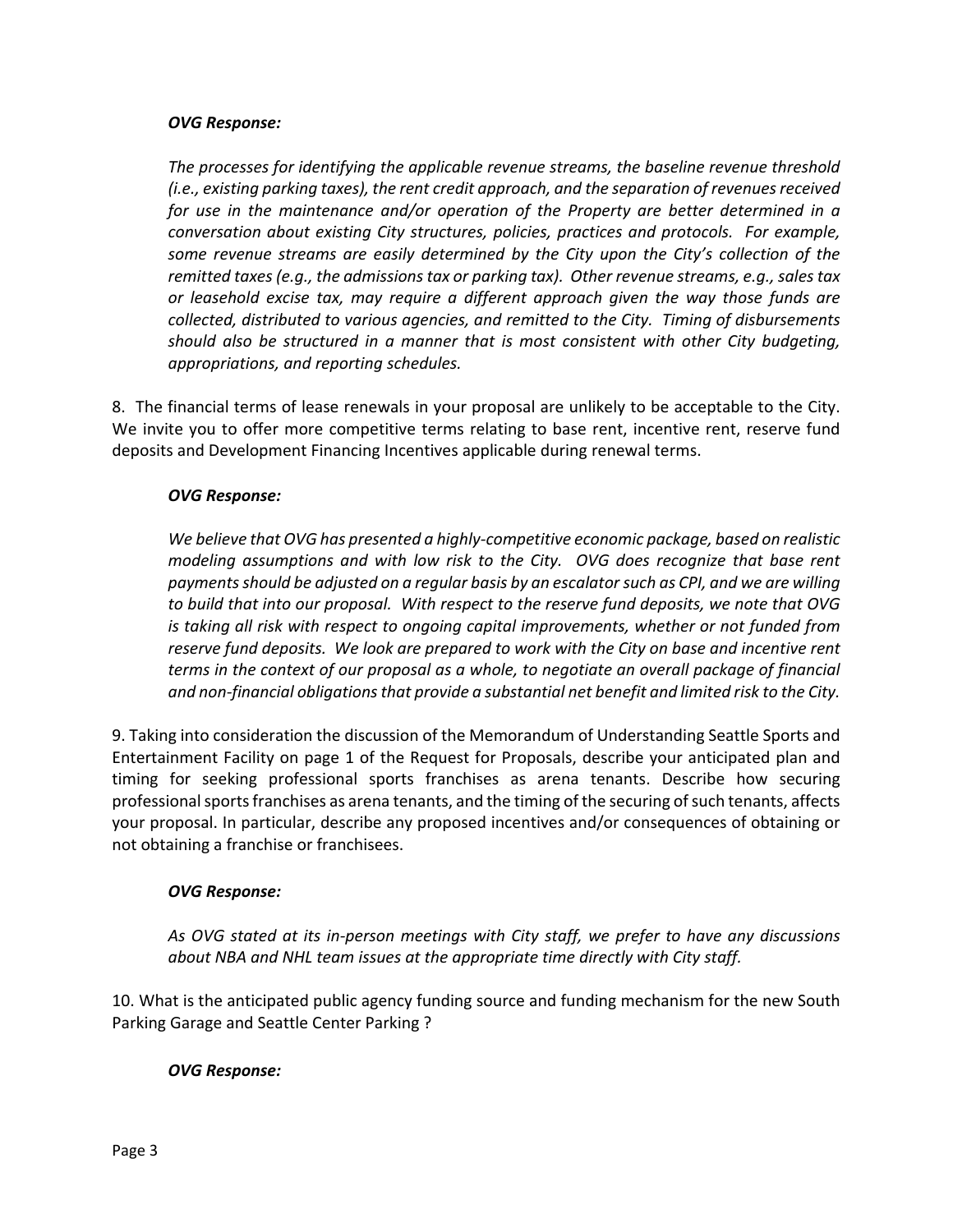*Please see response to question 13 under "Design and Constructability Team Questions/Requests," above.* 

11. How is the parking garage a "separate structure apart from the Arena," when it appears integrated into the design?

#### *OVG Response:*

*If the parking garage were not to be constructed, the proposed design of the arena (including the proposed atrium) would not require any material redesign above grade other than to remove any pedestrian sky bridge connections to such parking garage.* 

12. Is obtaining that funding a contingency to your proposal?

#### *OVG Response:*

*No. Please see response to question 13 under "Design and Constructability Team Questions/Requests," above.* 

13. Is the cost of this garage included in your project costs?

#### *OVG Response:*

*Yes. The cost of the garage is included in our project costs.* 

14. Describe your operational and financial expectations and plans for operation of the garage.

#### *OVG Response:*

*OVG plans to operate and maintain the garage, possibly through a contract with a third‐party parking operator. Depending on the funding source(s) and the amount contributed, we will be open to sharing in those revenues at a to be determined rate. Although this is part of the arena project costs, we believe that the parking garage is an independent business unit. If a financial partner were to contribute to the parking garage, we would expect to have a revenue‐sharing arrangement with such partner. If no financial partner comes forward, we remain prepared to construct and operate the garage independently. OVG will ensure that the garage is available for other resident organizations and festival and events at Seattle Center.* 

15. Describe your expectations and plan regarding the three existing Seattle Center parking garages.

#### *OVG Response:*

*OVG proposes to take over operation of the three existing garages, including the staffing, cleaning and non‐capital upkeep and maintenance. OVG will guarantee the City its current parking revenue streams from those garages and retain any excess revenues it generates from*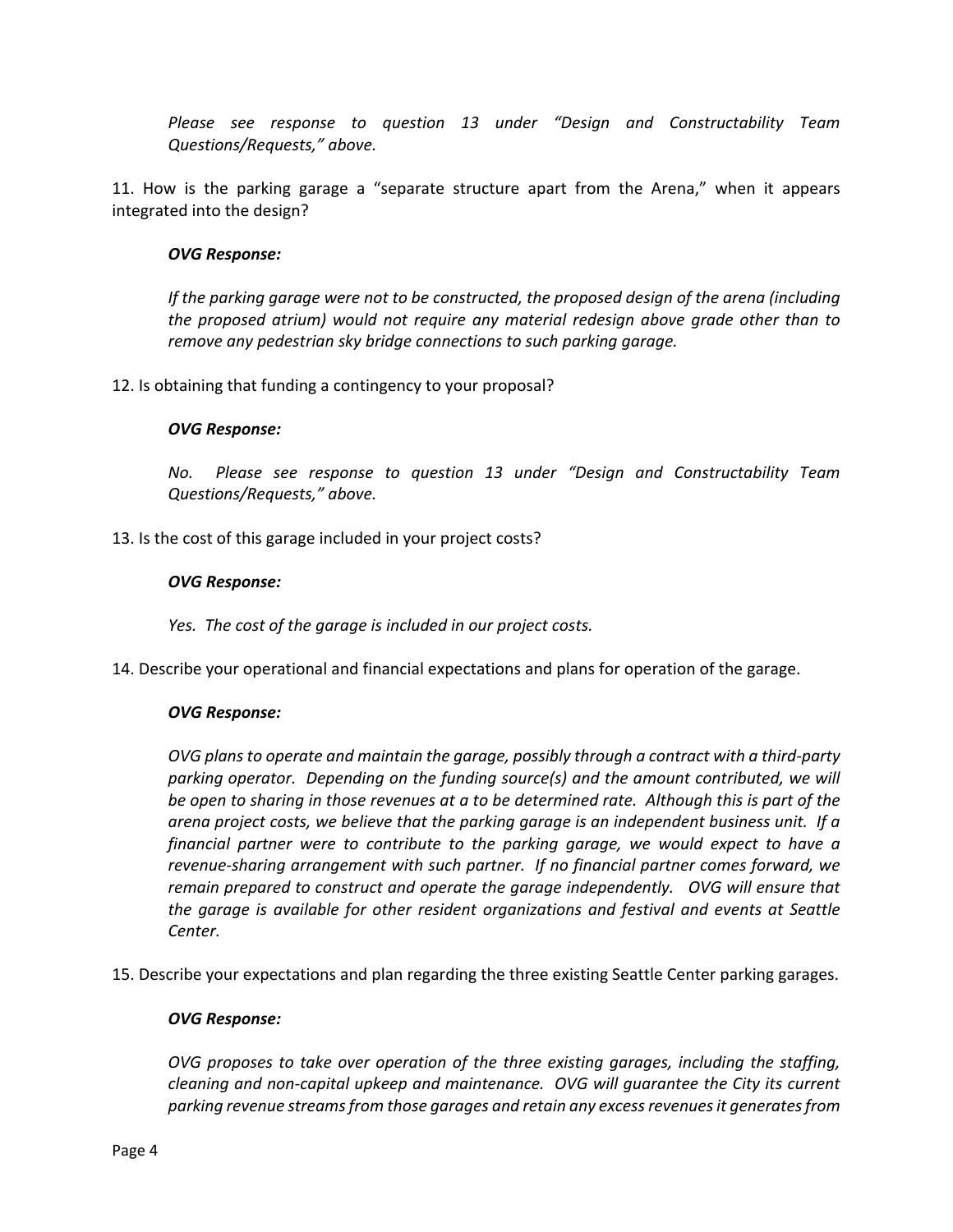*the garages. We will operate the garages taking into consideration the existing resident organizations' needs and we hope to gain a further understanding of those relationships, but our goal is to provide as good, if not better access, pricing and service as is currently being offered.* 

16. Provide more detail regarding a potential new development on the South Site (Thomas St/First Ave.), including interim use, timing, incentives/consequences of development/failure to develop, thoughts on public/private activation, and specifically whether you seek any public funding, tax increment or other public assistance.

# *OVG Response:*

*As stated in the response to question 7 in "Design/Constructability Questions/Requests," above, OVG does not yet have a pre‐determined plan for this location.* 

17. At the time of selection of a single proposer the City will require a substantial deposit that is refundable only due to City default. We invite you to offer a modified deposit and contingencies proposal that meets this requirement.

# *OVG Response:*

*OVG is unclear what "City default" means in this context, if the parties have not yet entered into signed documents. If the City is proposing that the parties enter into an exclusive negotiating agreement or similar instrument, OVG is open to discussion with the City as to an appropriate deposit and conditions for refundability in such context.* 

18. (Vested Rights) The City seeks clarification on the difference between laws in effect on the date of the development agreement and entitlements in effect on the "Adoption Date."

# *OVG Response:*

*This is a scrivener's error in the response text. OVG's goal is to vest its rights under the laws and other project approvals in effect as of the date of the Development Agreement and shield against adverse changes in law, including building moratoria.* 

19. Describe the extent and scope of proposed signage plan and requirements, including any proposed extension to Seattle Center campus.

# *OVG Response:*

*OVG recognizes the need for project signage to be architecturally and thematically compatible with the historic arena building and the Seattle Center campus as a whole, and to be appropriately scaled and lit as to integrate into the surrounding neighborhood. Accordingly, OVG would like to work with the City to develop an optimal signage program (primary project identification, monument signs, wayfinding signs, and signage for the parking structures) that*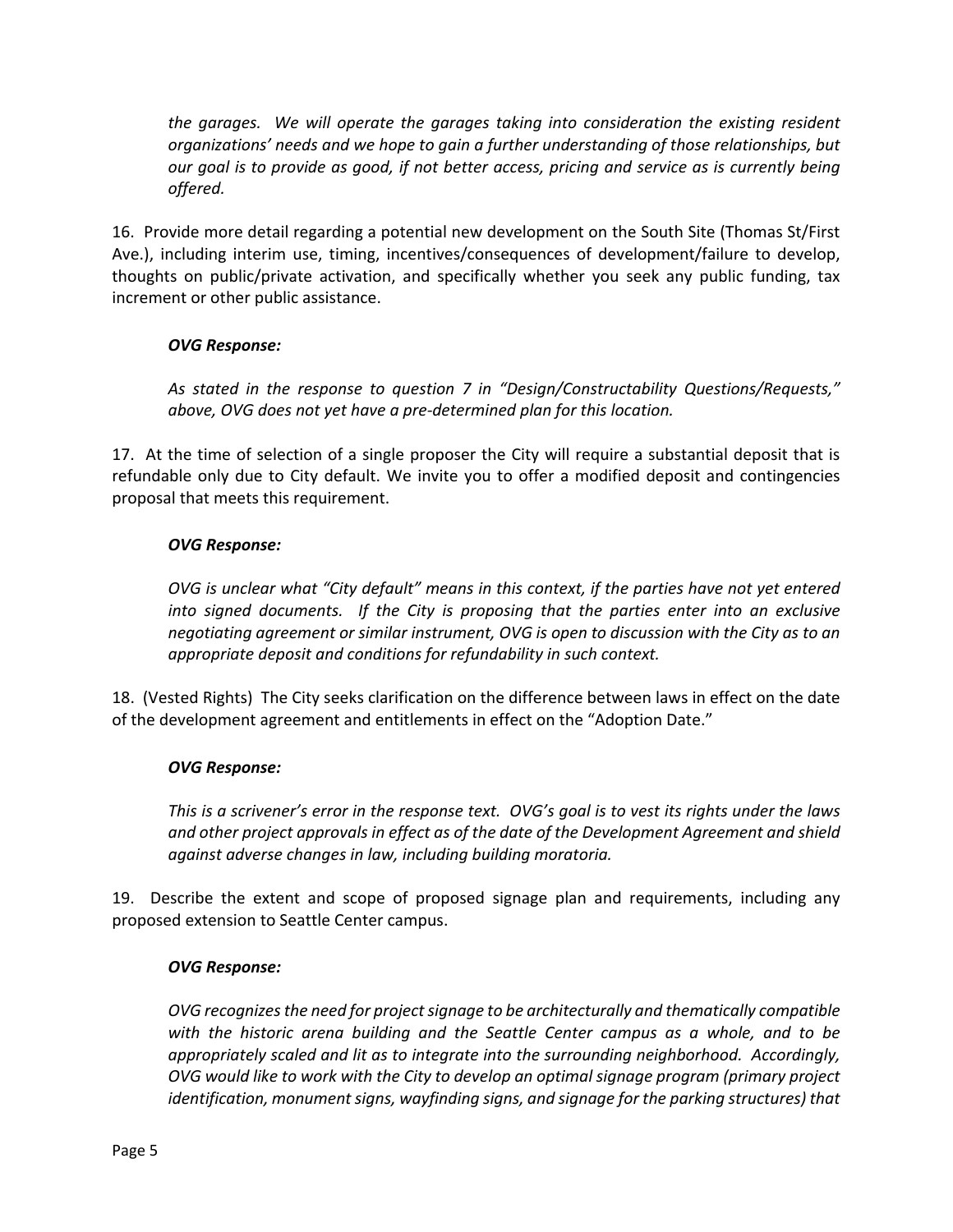*meets these objectives. To the extent that any variances from current code standards are necessary or desirable, OVG would like to approach such sign program in a holistic fashion as to provide a consistent visual identity for Seattle Center.* 

20. Further describe the limitation on your transportation and access obligations being "commercially reasonable and feasible for a project of this size and type both from a cost and scheduling perspective."

## *OVG Response:*

*The intent of this limitation is that OVG's mitigation obligations will be within the confines of applicable state law governing the City's exercise of substantive mitigation authority under the State Environmental Policy Act (e.g., WAC 197‐11‐660(1)) and the nexus and proportionality provisions of other authorities governing exercise of municipal mitigation powers (e.g.,*  Benchmark Land Co. v. City of Battle Ground*, 146 Wn.2d 685, 49 P.3d 860 (2002)). Mitigation may be imposed only (a) if such mitigation is reasonable and capable of being accomplished, (b) to the extent attributable to identified adverse impacts of the project (i.e., not existing or baseline system deficiencies), and (c) after considering whether local, state, or federal requirements and enforcement otherwise mitigate impacts of the project.*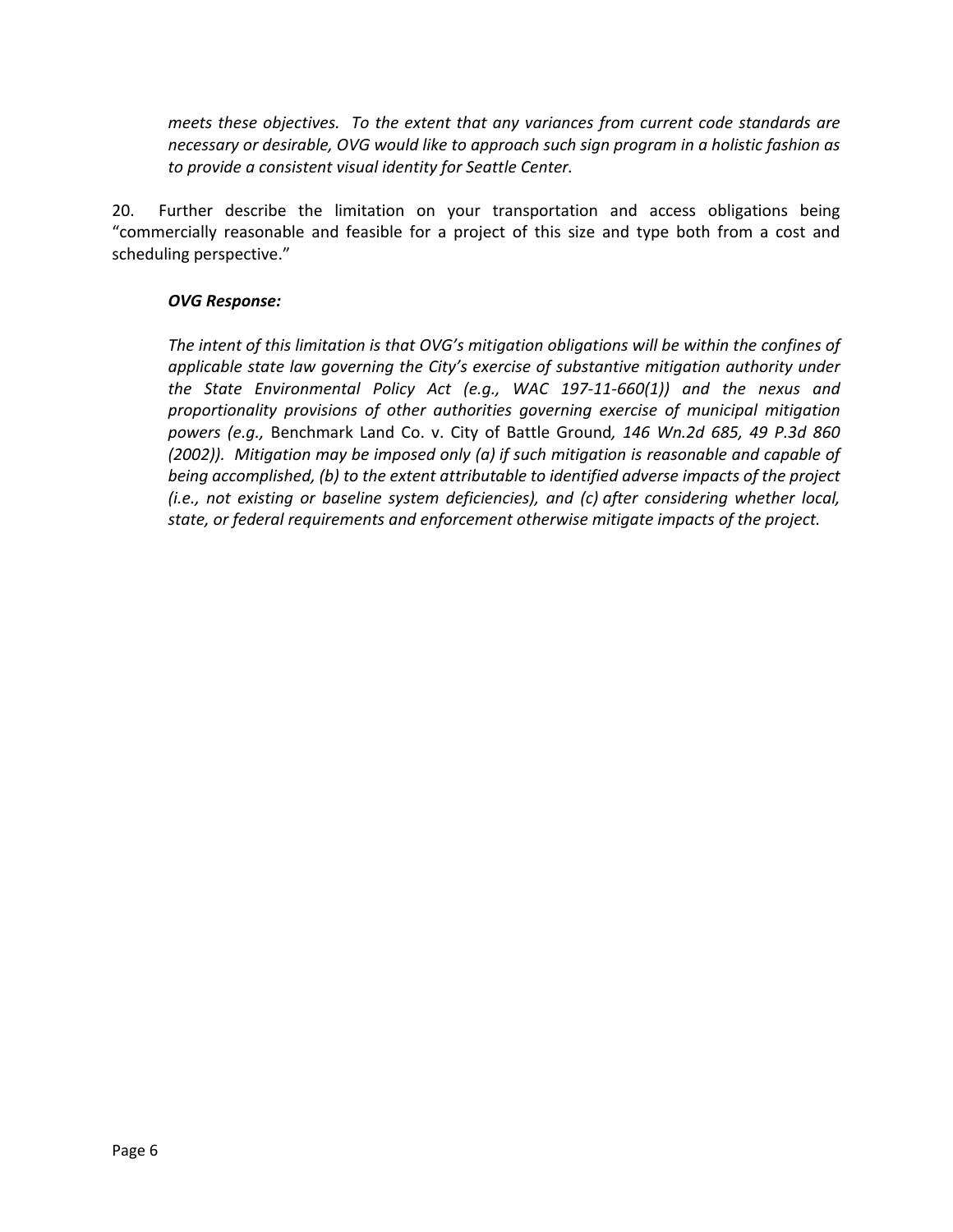# **Transportation Team Questions/Requests**

1. Seattle Police intersection control is currently in use for KeyArena events at high traffic locations. This mitigation tool is not mentioned in proposal. Will this tool be part of the transportation plan?

## *OVG Response:*

*Yes, as we develop our Transportation Management Plan we will provide full detail of the number of officers, location and hours to manage and expedite the flow of traffic around NASC at OVG's expense.* 

2. Event genre information is not available in the proposal. This information is critical in planning for transportation. Vehicle occupancy rates, timing and travel routes vary dramatically per event. How will information be gathered and used in planning?

## *OVG Response:*

*OVG is committed to provide information on parking, access routes, transit options, and bicycling and walking options to the NASC for all events. OVG did not have adequate time to prepare a detailed Transportation Management Plan (TMP) for submittal with the RFP, but we plan to hire a transportation consultant to assist us in the next phase of this process. The TMP will include regular surveys of event attendees to determine their mode of access and other information on traveling to and from the NASC.* 

3. Daytime corporate arena events do not fall within the evening timeframe analysis in the proposal. How will these events and their unique impacts be mitigated?

# *OVG Response:*

*OVG will prepare a mitigation plan to address impacts for all of its events during the entitlements phase of the process.* 

4. The Seattle Center campus hosts several large summer festival events. How will Arena events be managed when scheduled in the same timeframe to minimize the impacts?

#### *OVG Response:*

*OVG will communicate with the resident organizations to understand the large summer festivals calendars, and in many cases, we anticipate the NASC will be a part of those programming plans. We will take every precaution to honor the existing festival schedules so as not to interfere or negatively impact their events.* 

5. Summer festivals use Thomas Street, 2nd Ave, Republican and Warren adjacent to the Seattle Center campus for vender, artist, food and beverage, band gear, ice and other trucks and vehicles.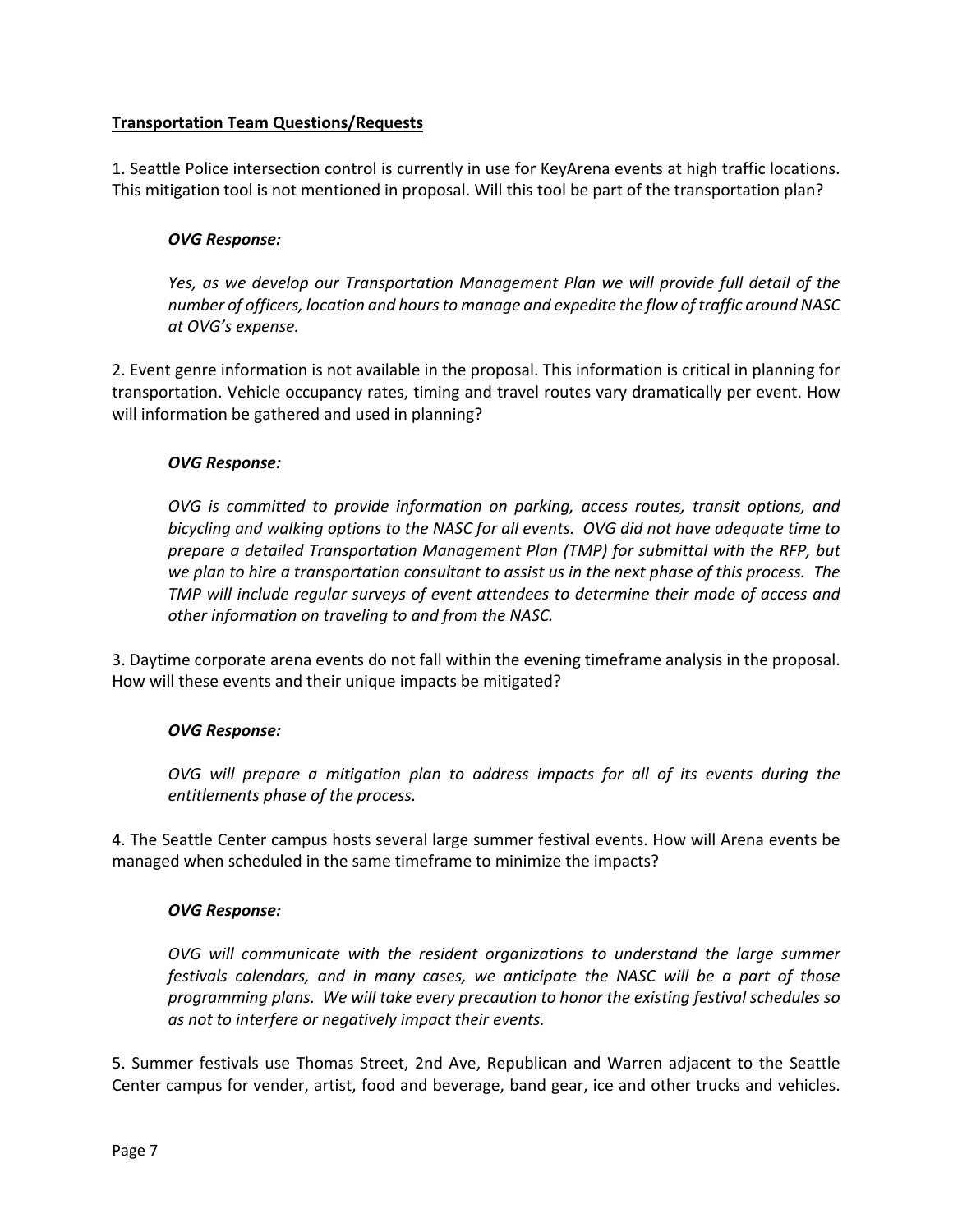Several of these locations would not be available under the proposed plan. How will this be mitigated?

## *OVG Response:*

*OVG does not understand this question, as to why these streets would not be available under our proposed plan.* 

6. We currently encourage traffic egress headed South via 2nd Ave North towards downtown where additional points of freeway access do not impact the Mercer and Denny corridors. Will this route be added to the route mix?

## *OVG Response:*

*Yes, 2nd Avenue will be an important post‐event egress route emphasized in the TMP. 2nd Avenue was not included in the auto access section of the proposal because the focus of the analysis was on the pre‐event ingress routes to parking facilities.* 

7. The Proposal includes curbside changes which take away bus parking that is currently in heavy use in support of school children's programming at several resident organization venues. How will the project replace this asset?

### *OVG Response:*

*OVG's proposal seeks to increase bus lanes and loading exchanges on 1st Avenue. OVG will work with the City to ensure that it is maximizing the bus and transit loading areas near the arena.* 

8. Seattle Center's 5th Ave N. Garage is underutilized by KeyArena patrons but offers the quickest access to SR 99. How will the project improve use of this garage?

#### *OVG Response:*

*There are multiple ways to improve utilization, including using incentive pricing, engaging in more robust marketing and communications, and offering reserved parking. OVG will build a plan to increase utilization and continually refine its approach based on what works best in the marketplace.* 

9. The Proposal highlights partnerships and investments to improve multi‐modal access to the new Arena that depend on significant improvements to pedestrian, cycling and transit infrastructure. How do you plan to leverage other funding sources to make sure these projects are fully realized?

#### *OVG Response:*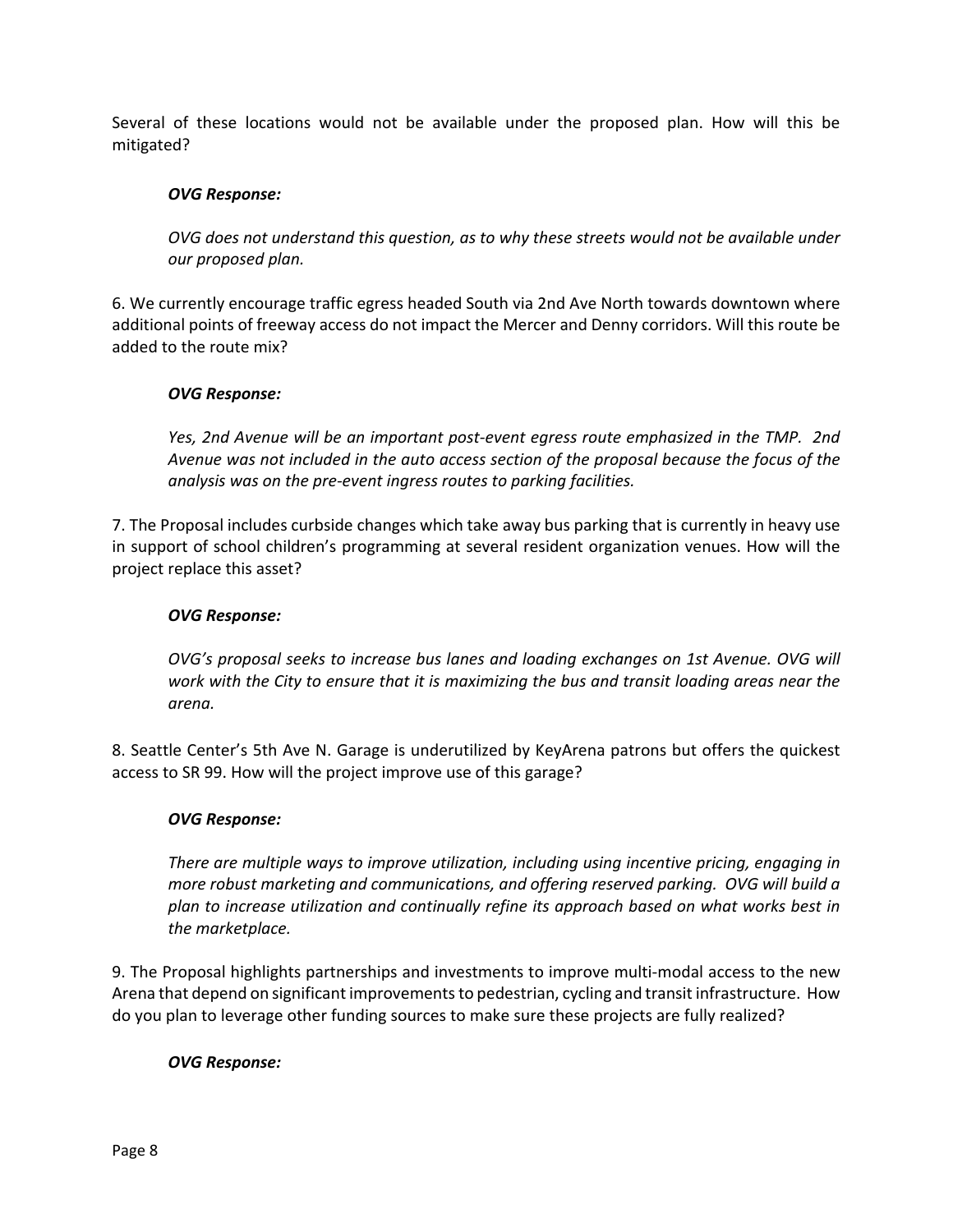*OVG seeks clarification as to the reference made to our proposal above. OVG will fund all multi‐model access solutions on the arena site, as discussed elsewhere in OVG's proposal. See OVG's response to question 6 in "Design/Constructability Questions/Requests," above.* 

10. Seattle Center's Master Plan and the Uptown UDF encourage redevelopment of the 1300‐stall Mercer St. parking garage. How does your proposal take this into account?

# *OVG Response:*

*OVG believes its proposal has the clearest and quickest path to getting built. We also believe the NASC will be a catalyst to the next stages of the Master Plan for Seattle Center. OVG believes its 850 parking stalls will give the City greater flexibility to redevelop the Mercer Garage, because there will be alternative parking for the arts organizations on Mercer that heavily rely on that garage. If that parking garage is removed from the parking inventory, OVG would be seeking an adjustment in the payments we make to the City for the revenue derived from that garage.* 

11. Use of the Monorail features prominently in your proposal. Can you describe in more detail how you plan to increase the service and capacity of the Monorail, and whether you have allowed budget for this?

# *OVG Response:*

*OVG will have a robust communication plan with its customers about public transit (including the Monorail) and its convenience and benefits. We will financially incentivize public transit ridership to and from our events, which might take the form of ticket bundling. We will work with the Monorail to integrate its ticketing into OVG's system for a seamless buying process. OVG will also investigate the potential of adding covered walkways along the south side of Fisher Pavilion to offer additional rain protection for riders to the arena.* 

12. For Figure 3 (Estimated Travel Mod to New Arena) on page 92, does that represent a forecast, or a target (meaning the desirable mode share)?

# *OVG Response:*

*Yes, this represents a forecast.* 

13. How was the "excess capacity" data on Figure 4 (also on page 92) calculated for parking, and more specifically, transit?

# *OVG Response:*

*Excess capacity for parking and transit was determined from available information on parking utilization and transit ridership on routes in the Seattle Center vicinity.*